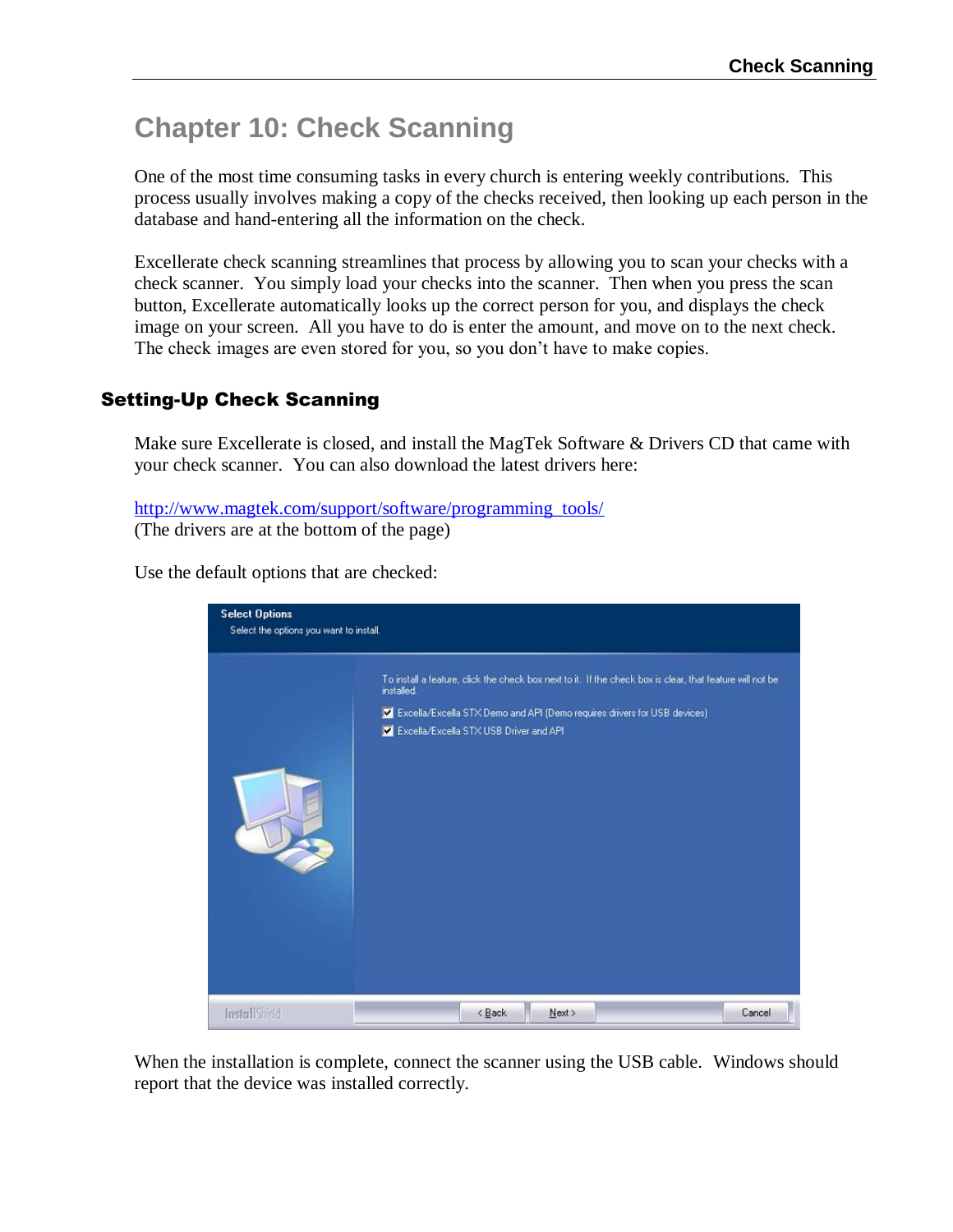Start Excellerate, Go to Options, Preferences, Contribution Options, hit "Setup Check Scanner"

| <b>Check Scanner Setup</b>      |                       | Ж<br>G             |
|---------------------------------|-----------------------|--------------------|
| Scanner Setttings               |                       |                    |
| Scanner Type                    | EXCELLA.EXC001        |                    |
| Path for archived check images: | c:\excellerate\checks | (blank to disable) |
| Print endorsement on check:     | For Deposit Only      | (blank to disable) |
| OK                              | Cancel                |                    |

Change the Scanner Type to: EXCELLA.EXC001 Enter the path on your server where you want to store the check images Enter the endorsement line to print on the back of the check

\* Restart Excellerate \*

### How to use Check Scanning

Insert a stack of checks in to the auto feed hopper - print side facing in to the scanner. (See the scanner user manual for detailed information on using the scanner)

In Excellerate, go to the contribution module, and open a new batch. Hit the "add" button to enter a new contribution. Hit the "Scan check" button in the top right part of the screen: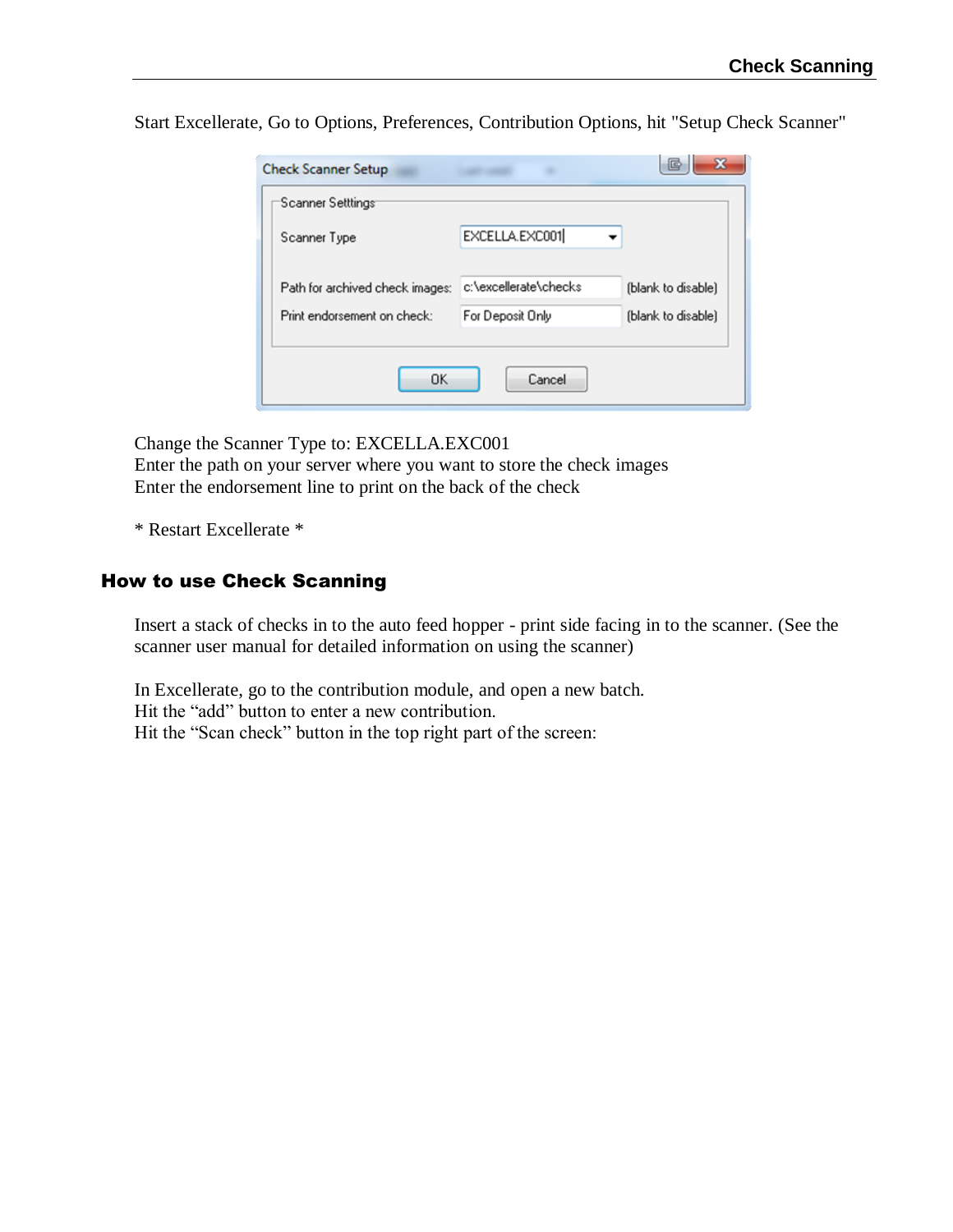| <b>Member Look-up</b>   |                                                                                                                                                                    |                      |                                                                                      |                                                                 |
|-------------------------|--------------------------------------------------------------------------------------------------------------------------------------------------------------------|----------------------|--------------------------------------------------------------------------------------|-----------------------------------------------------------------|
| Member ID               | Envelope<br>(0 for loose cash)                                                                                                                                     | Lastname             | ۰                                                                                    | New Member<br>Edit Member<br>Scan Setup<br>Scan check           |
|                         | <b>Member not selected.</b>                                                                                                                                        |                      |                                                                                      |                                                                 |
| Contribution            |                                                                                                                                                                    |                      |                                                                                      |                                                                 |
|                         | Amount 0.00                                                                                                                                                        | 睡<br>Date 06/17/2011 |                                                                                      | Accounting Period 200801                                        |
|                         | Check# or Type 2738<br>۰                                                                                                                                           | Description          |                                                                                      | Batch# 1135<br>Receipt#                                         |
|                         | Account MIS                                                                                                                                                        | Tax Deductible V     |                                                                                      | Post Contribution                                               |
|                         |                                                                                                                                                                    |                      |                                                                                      |                                                                 |
| Distributions / Pledges | Check Image                                                                                                                                                        |                      |                                                                                      | MICR:123456780/1234567                                          |
|                         |                                                                                                                                                                    |                      |                                                                                      |                                                                 |
|                         | STIV20 MUSIC SOURCES INTERFERING<br><b>MAG-TEK INC.</b><br><b>MICR DEMO CHECK</b><br>310-631-8602 FAX 310-631-3956<br>20725 SOUTH ANNALEE AVE.<br>CARSON, CA 90746 |                      | Records when a control of our states were control on the<br>$55 - 95/212$<br>DATE __ | 2738                                                            |
|                         | PAY TO THE<br>ORDER OF                                                                                                                                             | P/N 96530004 REV 1   | \$                                                                                   | VOID                                                            |
|                         |                                                                                                                                                                    |                      |                                                                                      |                                                                 |
|                         | YOUR FINANCIAL INSTITUTION<br>ANY TOWN, USA                                                                                                                        |                      |                                                                                      | Contanta Society<br>Features, Distalls<br>on Black<br>DOLLARS A |
|                         |                                                                                                                                                                    |                      | <b>NON-NEGOTIABLE DO NOT CASH</b>                                                    |                                                                 |
|                         | FOR.<br>23456780                                                                                                                                                   | 123mL56m7m           | 2738                                                                                 | MP.                                                             |

The scanner will scan the check, and show it to you on the screen

Excellerate will automatically pull up the member for you once the checking account numbers are recorded. But when you first start, you will need to find the members manually. This will teach Excellerate what checking account numbers go with what members. So the next time you scan this person check, it will find the member for you automatically.

While viewing the check image, verify the correct name and address then enter the dollar amount that appears on the check image, and specify the accounting fund.

If the check number field turns red, it means the scanner had a problem reading the check number.

You can see the MICR information (routing  $\&$  checking account #s) that were read from the check in the small area above the check. If you start to see ? characters or incorrect numbers being read, you may need to clean the scanner window.

In the case of multiple funds, you don't need to hit Scan again, just tab to the amount field and enter the amounts for the remaining funds.